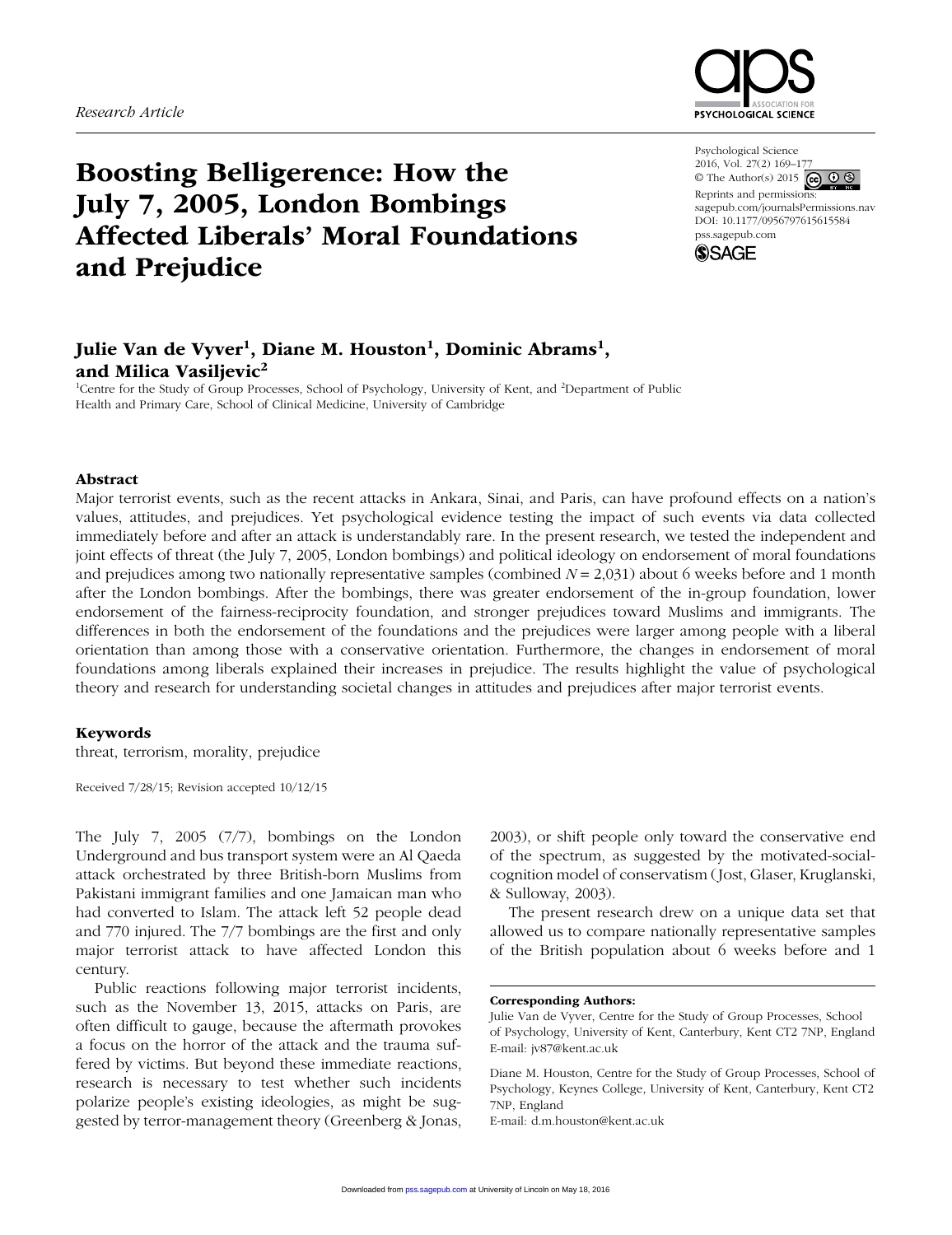month after the 7/7 bombings. We investigated people's endorsement of fundamental moral principles, their political ideology, and their attitudes toward Muslims and immigrants. This unique evidence enabled us to test predictions drawn from moral-foundations theory and from theories of political ideology and prejudice.

#### Moral-Foundations Theory

According to moral-foundations theory (Graham, Haidt, & Nosek, 2009; Haidt & Graham, 2007), liberals and conservatives prioritize different visions of a good society. Liberals prioritize two specific moral foundations—harmcare and fairness-reciprocity (or fairness). In contrast, conservatives prioritize three additional moral foundations—in-group–loyalty (or in-group), authority-respect (or authority), and purity-sanctity (or purity).

Moral-foundations theory suggests that each of the five foundations may have different associations with negative outcomes such as prejudice. Kugler, Jost, and Noorbaloochi (2014) showed that the in-group, respect, and purity foundations are positively related to intergroup hostility and discrimination, whereas the harmcare and fairness-reciprocity foundations are negatively related to these variables. In the current research, we directly tested whether the 7/7 attacks affected people's prioritization of different moral foundations and whether different moral foundations were associated with prejudices toward Muslims and immigrants. Muslims can be considered the immediately relevant out-group for the majority of the population because the terrorist attack was directly linked to Islamic fundamentalism; immigrants can be considered a more general out-group because the attackers were non-White and secondgeneration immigrants.

## Conservatism as Motivated Social Cognition

People may adopt ideological belief systems to satisfy their psychological needs (e.g., to reduce threat). Conservatism is associated with lowered fear and uncertainty, the avoidance of change and ambiguity, and the justification of inequality (Jost et al., 2003). An important social psychological insight is that, beyond individual differences associated with conservatism, conservative tendencies can be affected by contextual changes. Various studies using limited ad hoc or student samples have shown that participants respond to contextual threats by shifting toward conservative positions (e.g., Bonanno & Jost, 2006; Echebarria-Echabe & Fernández-Guede, 2006; Florian, Mikulincer, & Hirschberger, 2001; Landau et al., 2004; McGregor, Nail, Marigold, & Kang, 2005; McGregor, Zanna, Holmes, & Spencer, 2001; Ullrich & Cohrs, 2007).

Drawing on the motivated-social-cognition theory of Jost et al. (2003), Nail, McGregor, Drinkwater, Steele, and Thompson (2009) proposed, and provided experimental evidence for, the *reactive-liberals hypothesis*, which proposes that conservatives constantly feel under threat and are therefore less reactive to situational threats than are liberals, who become more attitudinally conservative following situational threats (see also Hetherington & Weiler, 2009). Indeed, van der Toorn, Nail, Liviatan, and Jost (2014) also showed that after experimental threat manipulations, liberals became more patriotic, but conservatives did not. This shift effectively eliminated their previous ideological gap in patriotism.

Nevertheless, other research has shown that liberals become more liberal after threats, whereas conservatives become more conservative (Castano et al., 2011), and that people high in authoritarianism actually respond to threat more strongly than people low in authoritarianism (Feldman & Stenner, 1997). The current research directly tested the reactive-liberals hypothesis by exploring whether liberals became more attitudinally conservative after the 7/7 bombings.

## The Present Research

Prior research has indicated that liberals and conservatives prioritize different moral foundations and that threats may produce greater increases in conservatism among liberals than among conservatives. Recent research has reconciled the moral-foundations theory and the motivated-social-cognition theory to examine social attitudes (e.g., Kugler et al., 2014; Van Leeuwen & Park, 2009). This is an essential step in the literature given that both theories examine people's attitudes as a function of their political ideology. We propose that psychological accounts of social responses to threat (Bassett, Van Tongeren, Green, Sonntag, & Kilpatrick, 2015; Echebarria-Echabe & Fernández-Guede, 2006) can also be enriched by integrating insights from these two theories.

A significant limitation of prior research has been the use of relatively small-scale student or opportunity samples, which makes it difficult to evaluate the generalizability or the real-world implications of theory and evidence. In the present research, we addressed this limitation by using two nationally representative samples surveyed about 6 weeks before and 1 month after the 7/7 bombings. We tested (a) whether a major terrorist event affected moral foundations and prejudice, (b) whether this effect differed among liberals and conservatives, and (c) whether effects of threat and political orientation on prejudice were mediated by specific moral foundations.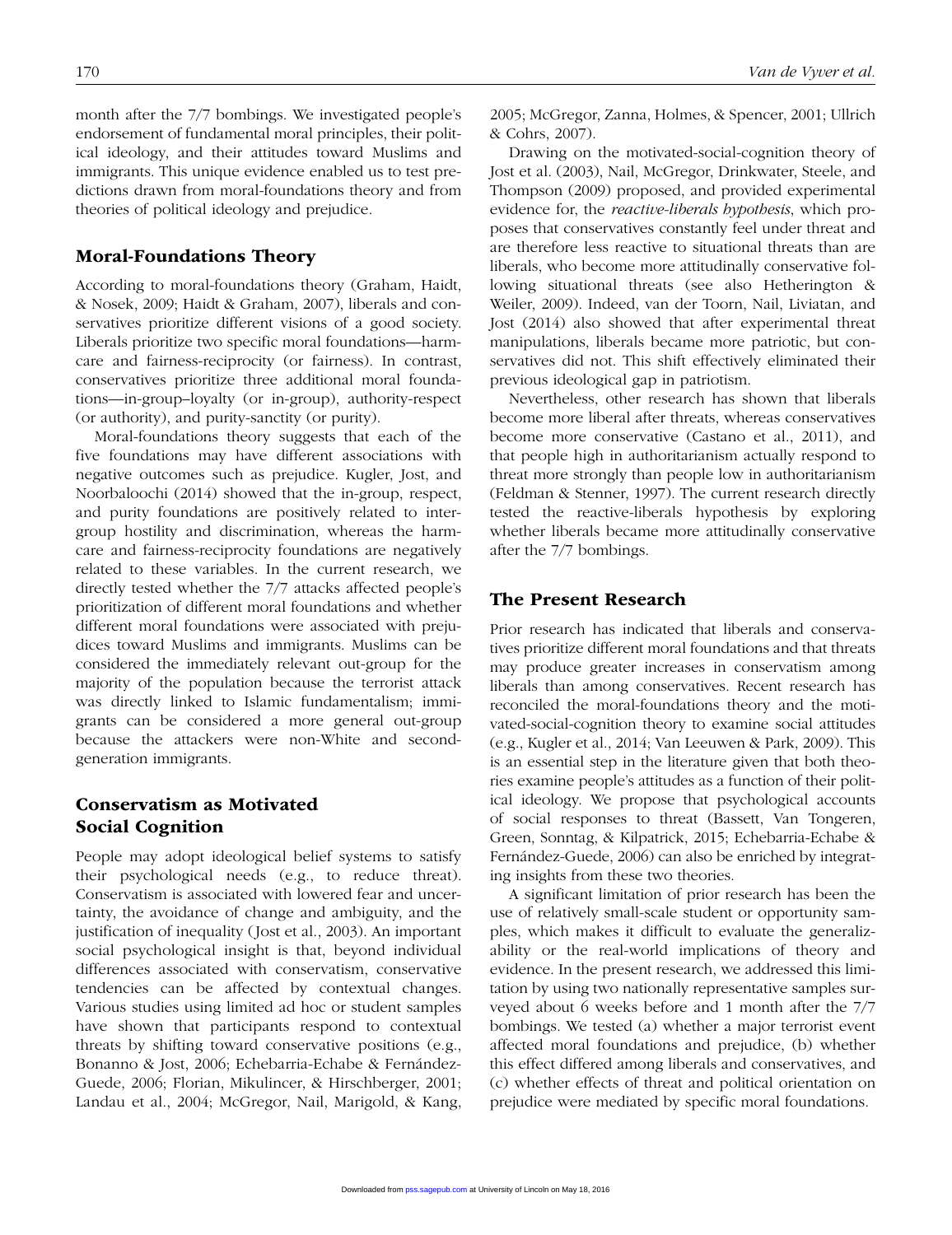## Hypotheses

On the basis of the motivated-social-cognition theory and moral-foundations theory, we hypothesized that the elevated threat from the 7/7 bombings should increase (a) people's prioritization of conservative relative to liberal foundations and (b) people's prejudice. On the basis of the reactive-liberals hypothesis we predicted that this effect would be larger among liberals than among conservatives. Thus, differences in threat (before 7/7 vs. after 7/7) should interact with political orientation to predict prioritization of moral foundations and prejudice. Finally, we predicted that differences in endorsement of the foundations before and after 7/7 should explain differences in prejudices.

## Method

#### *Participants and design*

Two cross-sectional nationally representative surveys designed by Abrams and Houston (2006) were conducted approximately 6 weeks before and 1 month after the July 7 attacks in London. Participant age ranged from 16 to 98 years ( $M = 45.76$ ,  $SD = 19.18$ ). The majority of participants were White (87.1%) and non-Muslim (95.4%). London residents made up 14.4% of respondents (for further information, see the Supplemental Material available online).

## *Procedure*

TNS United Kingdom (U.K.) was commissioned by the U.K. government's Women and Equality Unit (now called the Government Equalities Office) to collect the data through its omnibus face-to-face computer-assisted personal interviews survey series (for details of the method and measures employed for the two surveys in the present research, see Abrams & Houston, 2006). Sample sizes were prescribed and defined to provide reliable data from a representative sample of the British population. We were not involved in the recruitment or interviewing of respondents. The two surveys used identical sampling and interview methods and were administered to nationally representative samples of people who were older than 16 years and resided in England, Scotland, or Wales. To avoid response sets and biases, we counterbalanced left and right scale anchor points between participants and rotated item orders within sections of the survey.

## *Measures*

*Moral foundations.* Four of the five moral foundations were assessed in this research (i.e., in-group–loyalty, authority-respect, fairness-reciprocity, and harm-care). Each of these is clearly relevant to the social implications of a terrorist attack because such attacks may directly threaten the

national in-group, may directly challenge authority (which governments usually try to reassert rapidly), may instigate media focus on whether some groups are being treated unfairly (e.g., whether Muslims or immigrants have "too many rights"), and may prompt governments to debate whether to retaliate and inflict harm on the terrorists (e.g., wage a "war on terror"; see Breton, 2010; Clarke, 2008; Landau et al., 2004). At the time of the surveys, the moralfoundations theory was in its infancy (Haidt & Joseph, 2004); therefore, we operationalized these four moral foundations by using two measures from a short form of the Schwartz Values Inventory (Schwartz, 2003) and two other measures developed by us for the purposes of this survey. We recognize that these are not perfect measures of moral foundations. Nevertheless, the moral-foundations framework provides a useful way to specify predictions for the different types of measures, and we carefully mapped the measures onto the definitions of relevant moral foundations as defined by Haidt and Graham (2007, pp. 103–105).

*In-group–loyalty*. The in-group foundation was assessed by asking participants to rate their agreement with the following item: "I feel loyal to Britain despite any faults it may have." Participants responded on a scale from 1 (*strongly disagree*) to 5 (*strongly agree*).

*Authority-respect*. The authority foundation was assessed by asking participants to rate the extent to which they believed that people should do what they are told. Specifically, participants responded to the item "I think people should follow rules at all times, even when no-one is watching." They responded on a scale from 1 (*not at all like me*) to 6 (*very much like me*).

*Harm-care*. The harm foundation was assessed by asking participants to respond to the item "I want everyone to be treated justly, even people I do not know. It is important to me to protect the weak in society." Participants responded on a scale from 1 (*not at all like me*) to 6 (*very much like me*).

*Fairness-reciprocity*. The fairness foundation was assessed by asking participants to rate their agreement with the following item: "There should be equality for all groups in Britain." Participants responded on a scale from 1 (*strongly disagree*) to 5 (*strongly agree*).

*Negative attitudes toward Muslims.* Participants were asked to rate their agreement with the following two items: "Britain would begin to lose its identity if more Muslims came to live in Britain" and "British Muslims are more loyal to other Muslims around the world than they are to other people in Britain." Participants responded on a scale from 1 (*strongly disagree*) to 5 (*strongly agree*).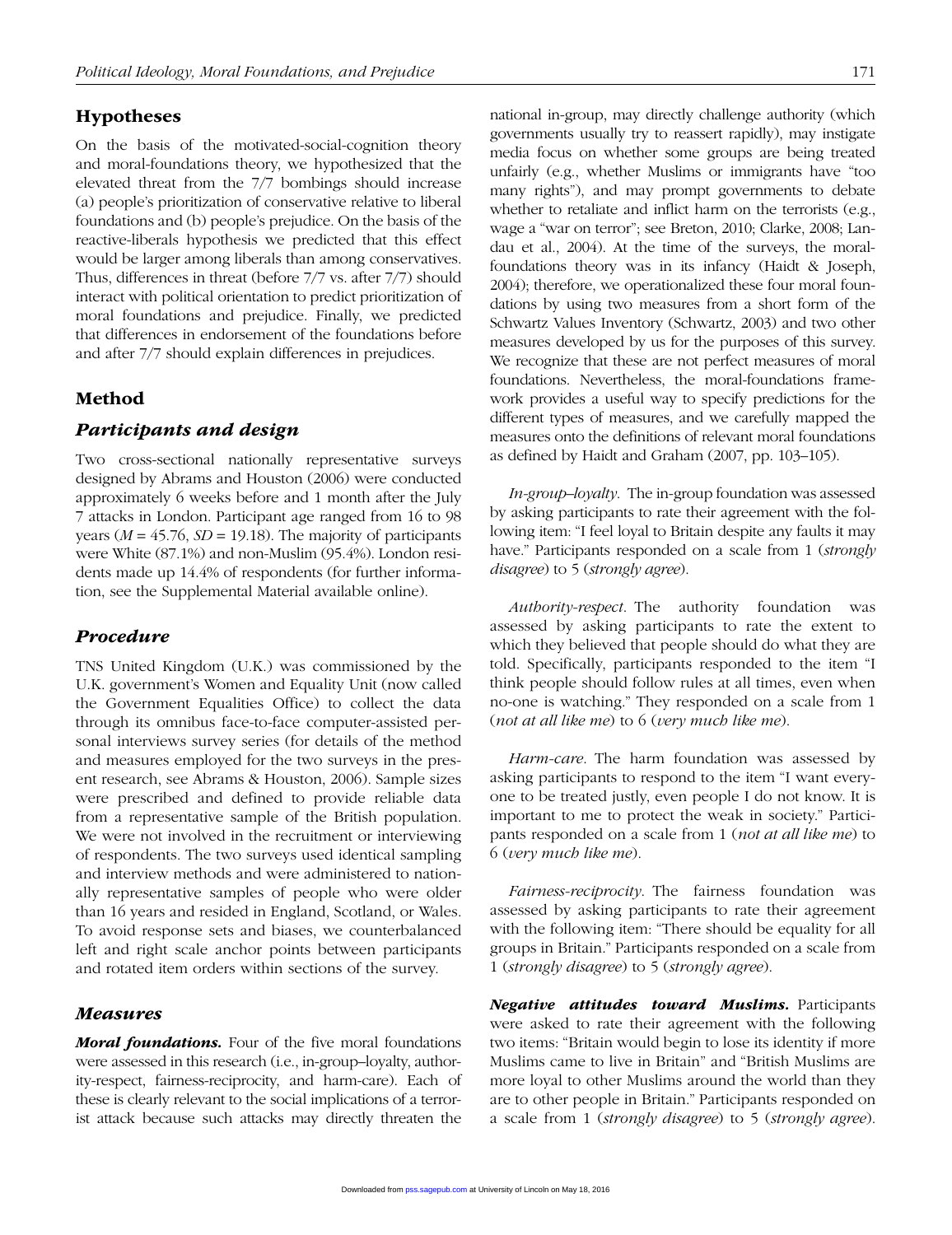The items correlated significantly  $(r = .49, p < .001)$ , and a mean score was calculated.

*Negative attitudes toward immigrants.* Participants were asked to rate their agreement with the following two items: "Government spends too much money assisting immigrants (people who come to settle in Britain)" and "Immigrants increase crime rates." Participants responded on a scale from 1 (*strongly disagree*) to 5 (*strongly agree*). The items correlated significantly (*r* = .58,  $p < .001$ ), and a mean score was calculated.

*Political orientation.* Participants' political orientation was measured using the following item: "Political views can be described as more left wing (e.g., traditional Labour Party) or more right wing (e.g., Conservative Party). How would you describe your political view?" Participants responded on a scale from 1 (*definitely left*) to 6 (*definitely right*); 38% defined themselves as left wing, 35% as right wing, and 28% as neither. This result maps onto public opinion polls of the time (Ipsos MORI, 2015). Any participants who did not respond to this measure were assigned the mean score  $(M = 3.40, SD = 1.29)$ to reflect that they did not express a preference for either side of the political spectrum.

## Results

#### *Preliminary analyses*

Muslim participants were excluded from analyses (4.6% across samples). Table S1 in the Supplemental Material reports the correlations as well as means, standard deviations, and confidence intervals for the key variables of interest within the pre-7/7 and post-7/7 data sets. There were some significant relationships among participants' self-defined race, religion, age, whether they lived in or near London, and their attitudes and endorsement of moral foundations. To adjust for these demographic characteristics, we included them as covariates in subsequent analyses. However, it is worth noting that even when these covariates were not included, the results were unchanged: Significant effects remained significant, and nonsignificant effects remained nonsignificant.

## *Moderation analyses*

Moderation analyses were conducted to test whether time (before 7/7 vs. after 7/7) interacted with political orientation to predict (a) endorsement of the in-group foundation, (b) endorsement of the fairness foundation, (c) endorsement of the authority foundation, (d) endorsement of the harm foundation, (e) attitudes toward Muslims, and (f) attitudes toward immigrants.

*In-group foundation.* There was a significant interactive effect of time and political orientation,  $b = -0.09$ , *SE* = 0.04, 95% CI = [−0.16, −0.02],  $t(1922) = -2.49$ ,  $p =$ .013, on the endorsement of the in-group foundation (see Table S2 in the Supplemental Material). Conditional effects revealed that time increased endorsement of the in-group foundation among liberals,  $b = 0.21$ ,  $SE = 0.06$ , 95% CI = [0.10, 0.32], *t*(1922) = 3.71, *p* < .001, but not among conservatives, *b* = 0.01, *SE* = 0.06, 95% CI = [−0.10, 0.12],  $t(1922) = 0.22$ ,  $p > .250$ . Put differently, the difference in endorsement of the in-group foundation between liberals and conservatives before  $7/7$ ,  $b = 0.10$ ,  $SE = 0.03$ , 95% CI = [0.05, 0.16], *t*(1922) = 4.03, *p* < .001, disappeared after 7/7, *b* = 0.02, *SE* = 0.02, 95% CI = [−0.03, 0.06], *t*(1922) = 0.61, *p* > .250 (see Fig. 1).

*Fairness foundation.* There was a significant interactive effect of time and political orientation,  $b = 0.10$ ,  $SE =$ 0.04, 95% CI = [0.03, 0.17], *t*(1922) = 2.72, *p* = .007, on endorsement of the fairness foundation (see Table S2 in the Supplemental Material). Conditional effects revealed that time reduced endorsement of the fairness foundation among liberals, *b* = −0.19, *SE* = 0.06, 95% CI = [−0.30, −0.08], *t*(1922) = −3.40, *p* < .001, but not among conservatives, *b* = 0.02, *SE* = 0.06, 95% CI = [−0.09, 0.13], *t*(1922) =  $0.41, p > .250$ . Put differently, the difference in endorsement of the fairness foundation between liberals and conservatives before 7/7, *b* = −0.09, *SE* = 0.03, 95%



Fig. 1. Results for the in-group foundation. The graph shows endorsement of the in-group foundation before and after the July 7, 2005, London bombings, separately for liberals (i.e., participants 1 *SD* above the mean for political orientation, and above the scale's midpoint) and conservatives (i.e., those 1 *SD* below the mean for political orientation, and below the scale's midpoint). Error bars represent ±1 *SE* of the conditional effect of time on endorsement of the in-group foundation at values of political orientation.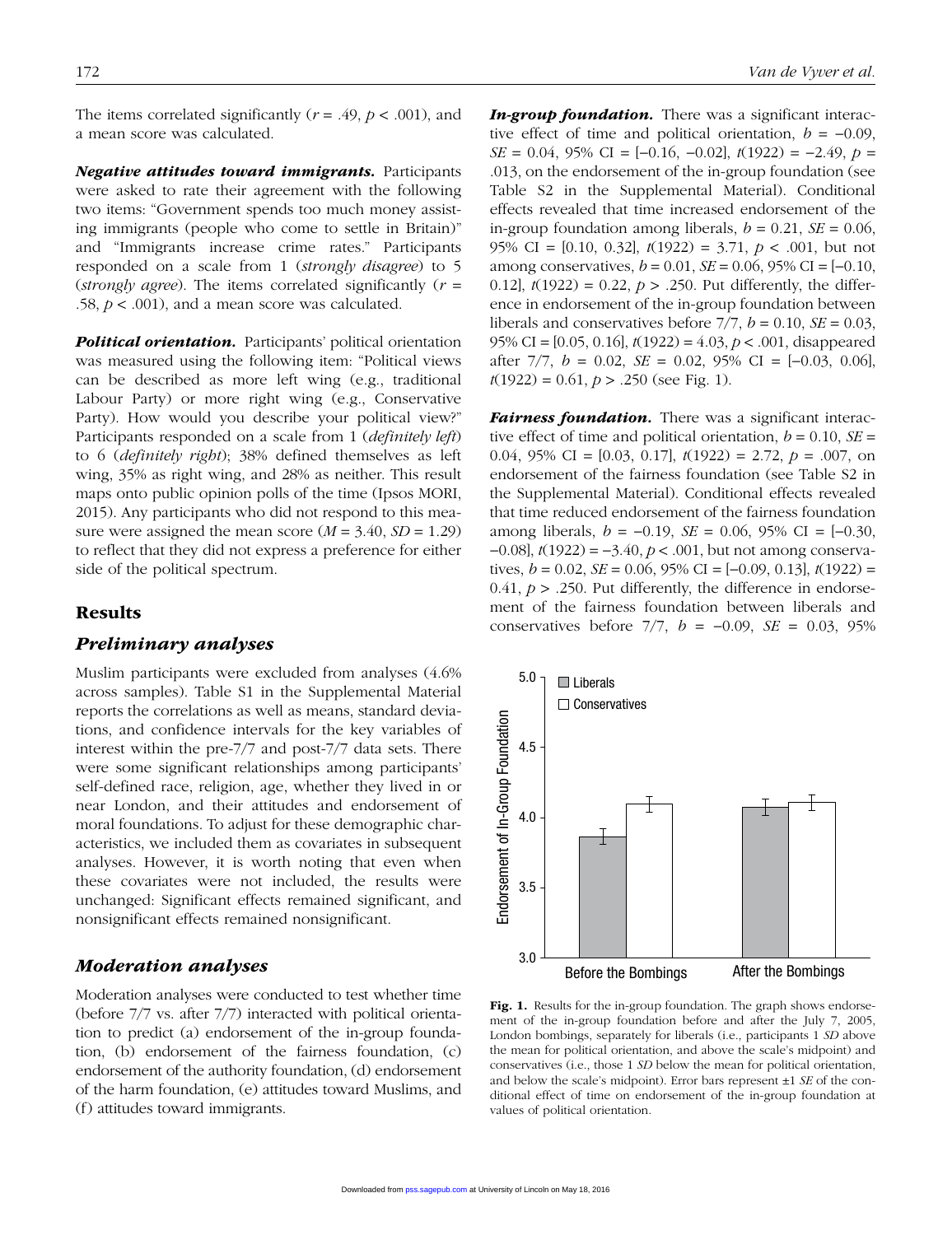CI = [−0.14, −0.04], *t*(1922) = −3.59, *p* < .001, disappeared after 7/7, *b* = 0.004, *SE* = 0.02, 95% CI = [−0.04, 0.05], *t*(1922) = 0.17, *p* > .250 (see Fig. 2).

**Authority foundation.** Contrary to expectations, our results revealed no significant main effect of time, *b* = −0.13, *SE* = 0.22, 95% CI = [−0.55, 0.30], *t*(1922) = −0.58, *p* > .250, political orientation, *b* = 0.05, *SE* = 0.10, 95% CI = [−0.15, 0.24], *t*(1922) = 0.47, *p* > .250, or their interaction,  $b = 0.04$ ,  $SE = 0.06$ ,  $95\%$  CI =  $[-0.08, 0.16]$ ,  $t(1922) = 0.67$ ,  $p > .250$ , on endorsement of the authority foundation.

**Harm foundation.** Again, contrary to expectations, our results revealed no significant main effect of time, *b* = −0.18, *SE* = 0.14, 95% CI = [−0.46, 0.10], *t*(1922) = −1.26, *p* = .208, political orientation, *b* = −0.08, *SE* = 0.06, 95% CI = [−0.20, 0.04], *t*(1922) = −1.26, *p* = .209, or their interaction, *b* = 0.04, *SE* = 0.04, 95% CI = [−0.04, 0.12], *t*(1922) = 1.05,  $p > 0.250$ , on endorsement of the harm foundation.

*Attitudes toward Muslims.* There was a significant interactive effect of time and political orientation on attitudes toward Muslims,  $b = -0.08$ ,  $SE = 0.04$ , 95% CI = [−0.15, −0.01], *t*(1922) = −2.12, *p* = .034 (see Table S2 in the Supplemental Material). Time increased negative attitudes among liberal participants,  $b = 0.13$ ,  $SE = 0.06$ , 95% CI = [0.02, 0.24], *t*(1922) = 2.34, *p* = .020, but did not affect



Fig. 2. Results for the fairness foundation. The graph shows endorsement of the fairness foundation before and after the July 7, 2005, London bombings, separately for liberals (i.e., participants 1 *SD* above the mean for political orientation, and above the scale's midpoint) and conservatives (i.e., those 1 *SD* below the mean for political orientation, and below the scale's midpoint). Error bars represent ±1 *SE* of the conditional effect of time on endorsement of the fairness foundation at values of political orientation.

attitudes among conservative participants,  $b = -0.04$ ,  $SE =$ 0.06, 95% CI = [−0.15, 0.07], *t*(1922) = −0.64, *p* > .250. Put differently, the difference between liberals' and conservatives' attitudes was greater before  $7/7$ ,  $b = 0.14$ ,  $SE = 0.03$ , 95% CI = [0.09, 0.19], *t*(1922) = 5.36, *p* < .001, than after 7/7, *b* = 0.06, *SE* = 0.03, 95% CI = [0.01, 0.11], *t*(1922) = 2.53,  $p = .012$  (see Fig. 3).

*Attitudes toward immigrants.* There was a significant interactive effect of time and political orientation on attitudes toward immigrants,  $b = -0.09$ ,  $SE = 0.04$ , 95% CI = [−0.16, −0.01], *t*(1922) = −2.28, *p* = .023 (see Table S2 in the Supplemental Material). Time increased negative attitudes among liberal participants,  $b = 0.22$ ,  $SE = 0.06$ , 95% CI = [0.10, 0.33], *t*(1922) = 3.63, *p* < .001, but did not affect attitudes among conservative participants,  $b = 0.03$ , *SE* = 0.06, 95% CI = [−0.09, 0.14], *t*(1922) = 0.45, *p* > .250. Put differently, the difference between liberals' and conservatives' attitudes was greater before  $7/7$ ,  $b = 0.16$ ,  $SE =$ 0.03, 95% CI = [0.11, 0.22], *t*(1922) = 5.92, *p* < .001, than after 7/7, *b* = 0.08, *SE* = 0.03, 95% CI = [0.02, 0.13],  $t(1922) = 2.90, p = .004$  (see Fig. 4).

#### *Moderated mediation analyses*

If our integration of the reactive-liberal hypothesis and moral-foundations theory is correct, the combined effects of political orientation and the 7/7 attack on prejudice



Fig. 3. Results for attitudes toward Muslims. The graph shows prejudice toward Muslims before and after the July 7, 2005, London bombings, separately for liberals (i.e., participants 1 *SD* above the mean for political orientation, and above the scale's midpoint) and conservatives (i.e., those 1 *SD* below the mean for political orientation, and below the scale's midpoint). Error bars represent ±1 *SE* of the conditional effect of time on attitudes toward Muslims at values of political orientation.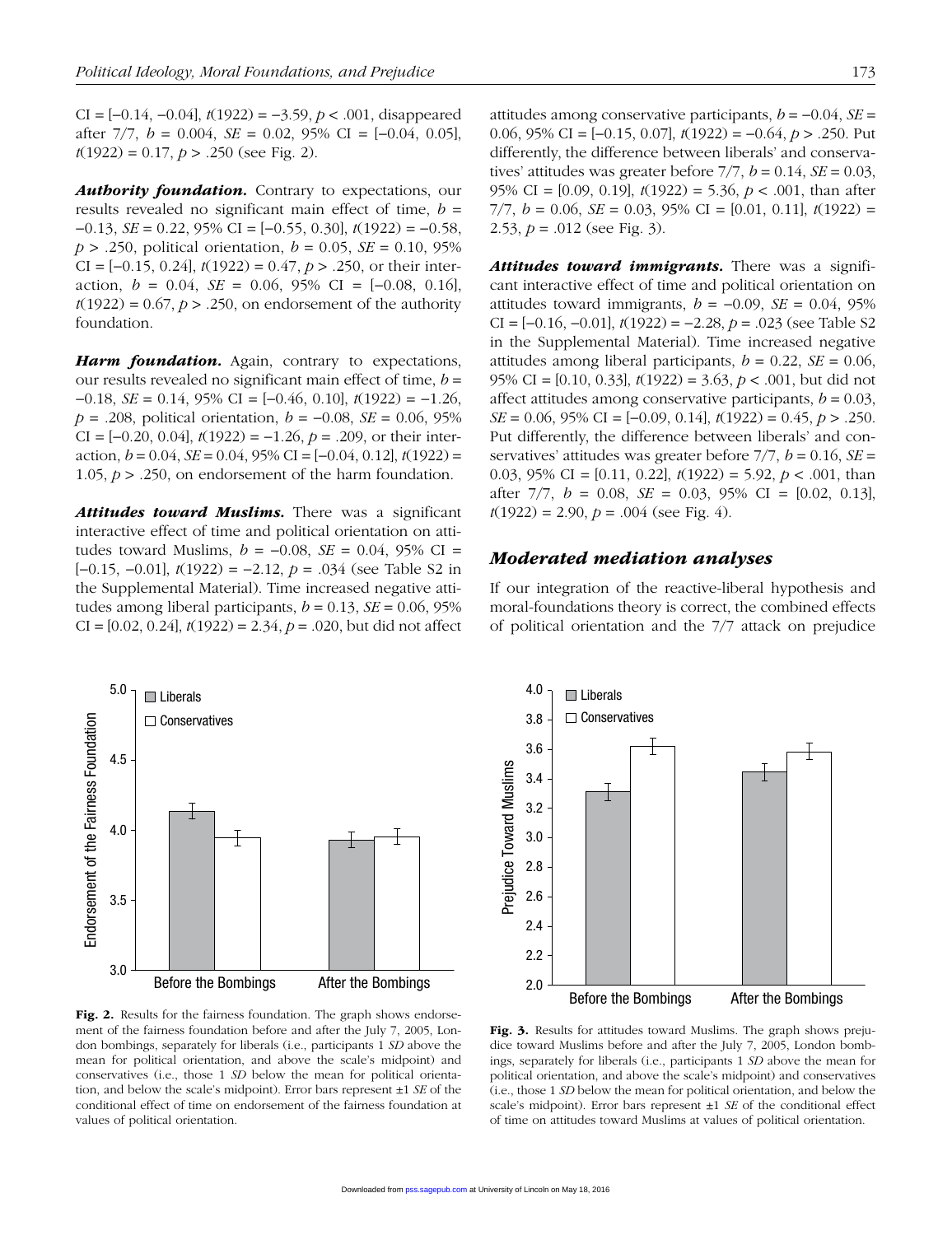

Fig. 4. Results for attitudes toward immigrants. The graph shows prejudice toward immigrants before and after the July 7, 2005, London bombings, separately for liberals (i.e., participants 1 *SD* above the mean for political orientation, and above the scale's midpoint) and conservatives (i.e., those 1 *SD* below the mean for political orientation, and below the scale's midpoint). Error bars represent ±1 *SE* of the conditional effect of time on attitudes toward immigrants at values of political orientation.

should be mediated by differences in endorsement of moral foundations. Because we observed a similar pattern of results for the endorsement of the in-group and fairness foundations and for prejudice, we used moderated mediation analyses (Hayes, 2013, Model 8) to test the hypothesis that higher endorsement of the in-group foundation and lower endorsement of the fairness foundation mediate the interactive effect of time and political orientation on attitudes toward Muslims and attitudes toward immigrants.

Attitudes toward Muslims. Results revealed that endorsement of the in-group foundation (indirect effect:  $b = -0.01$ , *SE* = 0.01, 95% CI = [-0.03, -0.003]) and the fairness foundation (indirect effect:  $b = -0.02$ ,  $SE = 0.01$ , 95% CI =  $[-0.03, -0.003]$  significantly mediated the interactive effect of time and political orientation on attitudes toward Muslims. Specifically, the significant interactive effect of time and political orientation on attitudes toward Muslims reported earlier was eliminated when we accounted for the effects of endorsement of the in-group and fairness foundations,  $b = -0.05$ ,  $SE = 0.04$ , 95% CI = [−0.12, 0.02], *t*(1920) = −1.38, *p* = .168. Note that endorsement of the in-group foundation mediated the effect of time on attitudes among liberals,  $b = 0.03$ ,  $SE = 0.01$ , 95%  $CI = [0.01, 0.05]$ , but not among conservatives,  $b = 0.002$ , *SE* = 0.01, 95% CI = [−0.01, 0.02]. Likewise, endorsement of the fairness foundation mediated the effect of time on attitudes only among liberals,  $b = 0.03$ ,  $SE = 0.01$ , 95%  $CI = [0.01, 0.05]$ , and not among conservatives,  $b = -0.004$ , *SE* = 0.01, 95% CI = [−0.02, 0.02] (see Fig. 5).

Attitudes toward *immigrants*. Results revealed that endorsement of the in-group foundation indirect effect (*b* = −0.01, *SE* = 0.01, 95% CI = [−0.03, −0.003]) and endorsement of the fairness foundation (indirect effect:  $b = -0.02$ , *SE* = 0.01, 95% CI =  $[-0.04, -0.004]$  significantly mediated the interactive effect of time and political orientation on attitudes toward immigrants. Specifically, the significant interactive effect of time and political orientation on attitudes toward immigrants reported earlier was eliminated when we accounted for the effects of endorsement of the in-group and fairness foundations,  $b = -0.05$ ,  $SE = 0.04$ , *t*(1920) = −1.44, *p* = .151, 95% CI = [−0.13, 0.02]. Endorsement of the in-group foundation mediated the effect of time on attitudes among liberals,  $b = 0.03$ ,  $SE = 0.01$ , 95%  $CI = [0.01, 0.06]$ , but not among conservatives,  $b = 0.002$ , *SE* = 0.01, 95% CI = [−0.01, 0.02]. Likewise, endorsement of the fairness foundation also mediated the effect of time on attitudes only among liberals,  $b = 0.04$ ,  $SE = 0.01$ , 95% CI = [0.02, 0.07], but not among conservatives, *b* = −0.01, *SE* = 0.01, 95% CI =  $[-0.03, 0.02]$  (see Fig. 5).

## **Discussion**

In the present research, we used data from representative samples of the British population tested before and after the London 7/7 bombings. Participants questioned after 7/7 showed greater endorsement of the in-group foundation, lower endorsement of the fairness foundation, and greater prejudice toward Muslims and immigrants. Moreover, respondents who were more conservative (as opposed to liberal) showed greater prioritization of the in-group foundation, lower prioritization of the fairness foundation, and were less favorable toward Muslims and immigrants. However, the shift in both the foundations and prejudices was larger among those with a liberal orientation than among those with a conservative orientation.

Overall, these results revealed that endorsement of the in-group and fairness foundations can be affected by changes in the intergroup context. Specifically, when an in-group is threatened by a terrorist attack, liberals become just as likely as conservatives to value the in-group foundation (measured as loyalty to the ingroup)—which is usually valued more by conservatives. Furthermore, liberals reduce their prioritization of the fairness foundation (measured as support for equality for all groups), which is more in line with a conservative position. The changes in endorsement of these foundations among liberals predicted greater prejudice toward Muslims and immigrants. Therefore, after threat, liberals became more intolerant of outgroups, and this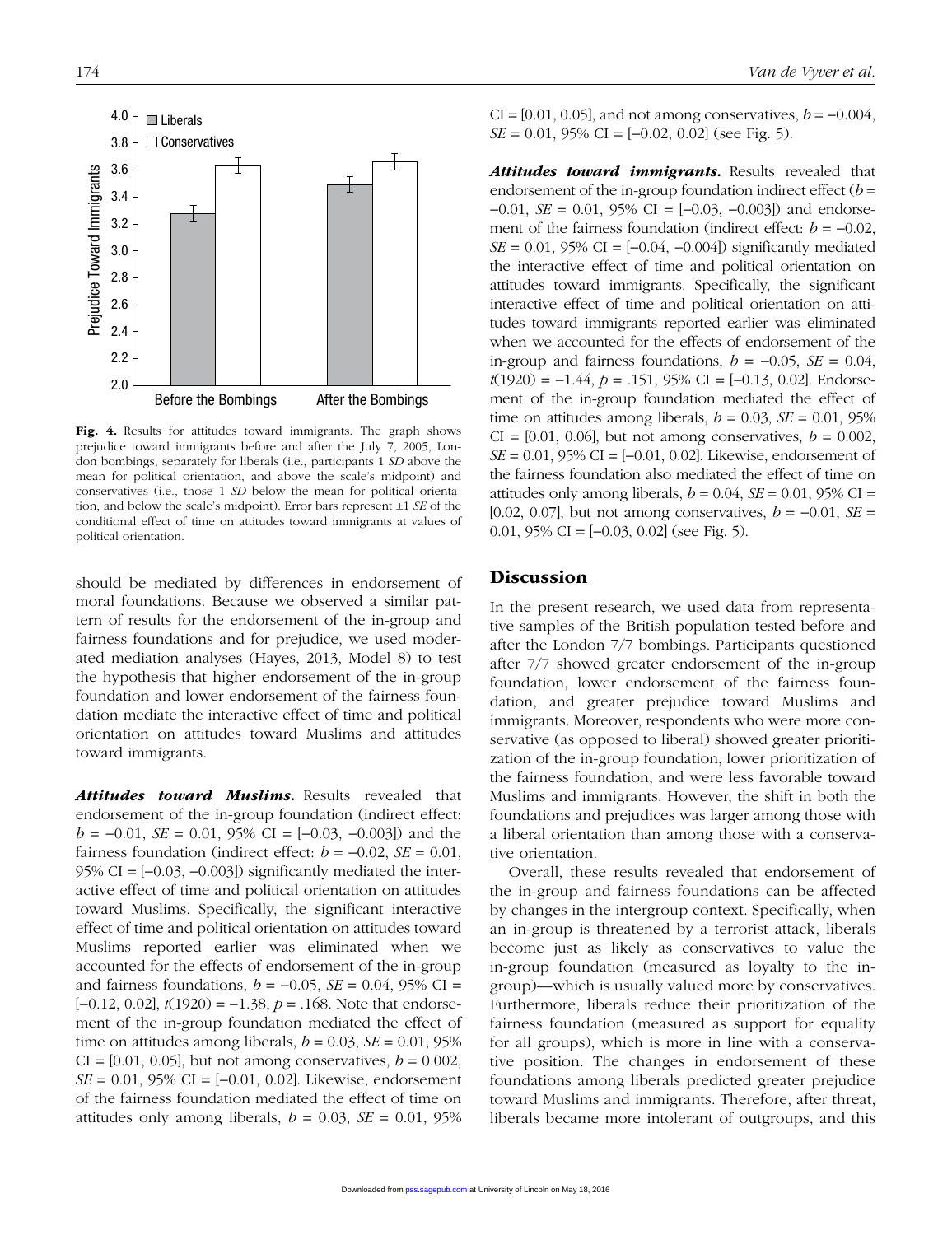

Fig. 5. Path diagram for the moderated mediation analysis showing the influence of political orientation, time, and their interaction on attitudes toward Muslims and immigrants, as mediated by endorsement of the in-group and fairness foundations. Asterisks indicate significant paths (\* $p < .05$ , \*\* $p < .01$ , \*\* $p < .001$ ).

effect was explained by the endorsement of in-group and fairness foundations.

These findings have a number of implications. For psychological theory, these findings establish a meaningful connection between moral-foundations theory (Haidt & Graham, 2007) and motivated-social-cognition theory (Jost et al., 2003). This is an important bridge that should stimulate future research. The findings show that people's moral foundations depend on context. The results also show that not all foundations are affected by threat equally, perhaps because some foundations are more relevant to the specific contextual change (i.e., the terrorist attack) than others (Breton, 2010; Clarke, 2008). Indeed, the idea that some foundations are more relevant to the specific contextual change than others is consistent with the correlational findings showing that endorsement of the in-group and fairness foundations correlates more strongly with prejudice scores both before and after 7/7 than does endorsement of the authority and harm foundations. The correlations between both measures of prejudice and endorsement of the in-group and fairness foundations ( $|r|$  range: .15–.19) were all significantly different from the correlations between both measures of prejudice and endorsement of the authority and harm foundations ( $|r|$  range: .01–.09), pairwise  $t(1934)$ s  $\geq 2.50$ , *p*s < .01 (see the Supplemental Material). Future research should continue to develop the cross-connections between moral-foundations theory and motivated-socialcognition theory.

For people working to tackle prejudice, it is important to be aware that terror events may have different effects on the attitudes of people who start from different political orientations. Among people who tend to be conservative, such events may consolidate their existing priorities, making them resistant to change. Among people who tend to be liberal, the same events may prompt a shift in their priorities and propel them toward more prejudiced attitudes. Therefore, different interventions may be required to tackle these responses.

For policy strategists who wish to strengthen national solidarity around shared values, it may be important to recognize the danger that national solidarity itself could promote in-group loyalty, which may result in population shifts toward prejudice rather than away from it. This risk arises from the shift from what Abrams (2010) termed harmonious cohesion to rivalrous cohesion that can follow intergroup conflict (Abrams & Vasiljevic, 2014; cf. Sherif, 1966).

We are aware of the limitations of the present research. The use of matched rather than longitudinal samples means that we can examine change at the level of societal attitudes rather than change in individual attitudes. It could be argued that our findings are due to a failure to replicate differences between liberals and conservatives after 7/7. Additional measurement points would also have provided insight into the time course and duration of changes. To overcome these limitations, we performed additional data analyses on data sets from British Social Attitudes Survey (BSAS) samples similar to those in our main analysis. The relevant BSAS data were collected in 2005 (beginning in August) and in 2008 (National Centre for Social Research, 2007, 2010).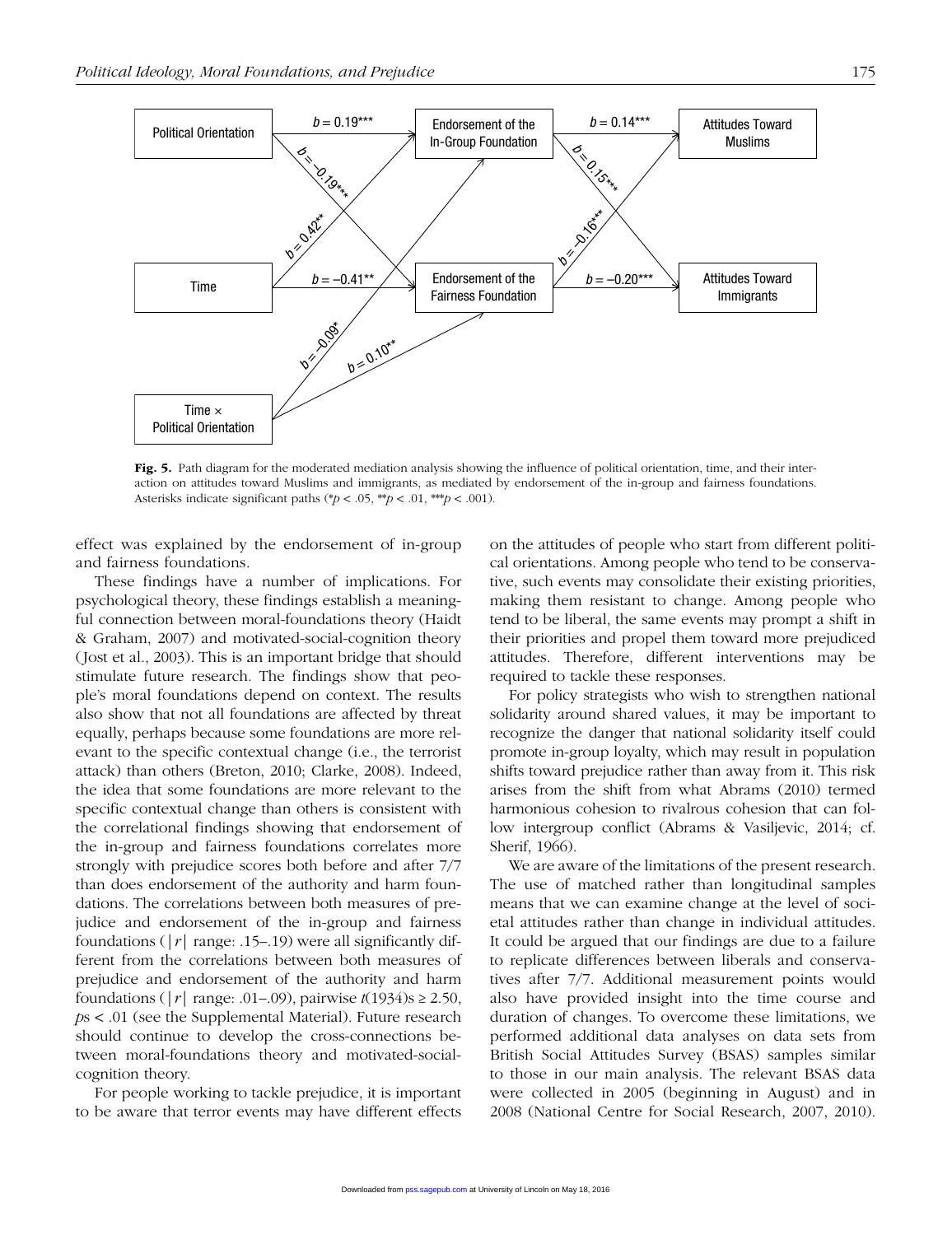We expected that the differences between liberals and conservatives that appeared before 7/7 and that were diminished after 7/7 would reemerge and, in the absence of a repeat attack of similar magnitude, remain relatively stable. Our own data showed that the strength of association between political orientation and attitudes toward immigrants before 7/7, Cohen's *d* = 0.39, *r* = .19, *N* = 931, was significantly reduced after  $7/7$ , Cohen's  $d = 0.18$ ,  $r =$ .09, *N* = 1,100. Analyses of the BSAS data demonstrated that, as expected, the association between political orientation and attitudes toward immigrants had strengthened again later in 2005, Cohen's *d* = 0.39, *r* = .19, *N* = 289, and remained consistent in 2008, Cohen's *d* = 0.39,  $r = .19$ ,  $N = 2,072$  (for further information, see the Supplemental Material).

In the current research, we used indirect measures (rather than direct matches) to tap into four of the five moral foundations. The different measures do clearly and distinctively map onto the in-group, harm, authority, and fairness foundations. Conceptually, therefore, they are informative about the relative importance of these different foundations. We are aware that the particular items may also tap other constructs that are not central to moral-foundations theory. However, the findings provide powerful society-level evidence that is in line with past experimental or opportunity sample research showing that, after contextual threats, liberals shift toward conservative positions (e.g., Nail et al., 2009; van der Toorn et al., 2014). Therefore, the present findings provide valuable insights into the larger societal implications and thus the real-world relevance of predictions from moralfoundations theory and motivated-social-cognition theory. Moreover, pursuing the measurement issues and potential limitations offers interesting avenues for future research into the impact of terrorist events.

The present findings provide a rare example of substantial psychological data from a survey containing relevant measures administered before and after a major terrorist event, allowing us to examine the impact on the national population. Furthermore, the data were collected by an independent organization that had no insight into our hypotheses or interest in the responses and that used extremely rigorous methodology. Thus, we have considerable confidence in the quality and interpretability of the data.

The post-7/7 evidence has not been available for publication until now. However, the 7/7 attack remains highly salient in the United Kingdom, which held 10th-anniversary commemorations in July 2015. Sadly, besides the *Charlie Hebdo* attack that stunned Paris in January, there have been nearly 300 terror attacks around the world in 2015. In the 4 months during which this article was being revised and finalized, there were 12 major terror attacks, each with more than 50 fatalities, including attacks in Ankara (Turkey), Beirut (Lebanon), Kabul (Afghanistan), Kahn Bani Saad (Iraq), Kukawa (Nigeria), Paris (France), and Sinai (Egypt). These have often been followed by strong political responses from governments and, in some cases, by military responses. Understanding the psychological responses to these events, and their potential effects in facilitating or constraining retaliatory or defensive political reactions, is an important avenue for future research.

#### Author Contributions

D. M. Houston and D. Abrams were principal investigators responsible for designing and implementing the research and data collection. J. Van de Vyver conducted the data analyses and prepared the first draft of the manuscript. M. Vasiljevic contributed to the literature review and discussion. All authors contributed to several subsequent drafts of the manuscript.

#### Acknowledgments

We are grateful to Age UK, the United Kingdom Equality and Human Rights Commission, NatCen Social Research, Amy Cuddy, Susan Fiske, and colleagues at the Centre for the Study of Group Processes for contributions to discussions and consultation in the preparation for the research.

#### Declaration of Conflicting Interests

The authors declared that they had no conflicts of interest with respect to their authorship or the publication of this article.

#### Funding

This work was supported by the Women and Equality Unit, People United [\(http://www.peopleunited.org.uk\)](http://www.peopleunited.org.uk), and the United Kingdom Economic and Social Research Council (Grant ES/J500148/1).

#### Supplemental Material

Additional supporting information can be found at [http://pss](http://pss.sagepub.com/content/by/supplemental-data) [.sagepub.com/content/by/supplemental-data](http://pss.sagepub.com/content/by/supplemental-data)

#### References

- Abrams, D. (2010). *Processes of prejudice: Theory, evidence and intervention* (Equalities and Human Rights Commission Research Report 56). Retrieved from [http://www.](http://www.equalityhumanrights.com/sites/default/files/documents/research/56_processes_of_prejudice.pdf) [equalityhumanrights.com/sites/default/files/documents/](http://www.equalityhumanrights.com/sites/default/files/documents/research/56_processes_of_prejudice.pdf) [research/56\\_processes\\_of\\_prejudice.pdf](http://www.equalityhumanrights.com/sites/default/files/documents/research/56_processes_of_prejudice.pdf)
- Abrams, D., & Houston, D. M. (2006). *Equality, diversity and prejudice in Britain: Results from the 2005 national survey* (Report for the Cabinet Office Equalities Review). Retrieved from [http://kar.kent.ac.uk/4106/1/Abrams\\_KentEquality\\_](http://kar.kent.ac.uk/4106/1/Abrams_KentEquality_Oct_2006.pdf) [Oct\\_2006.pdf](http://kar.kent.ac.uk/4106/1/Abrams_KentEquality_Oct_2006.pdf)
- Abrams, D., & Vasiljevic, M. (2014). How does macroeconomic change affect social identity (and vice versa?): Insights from the European context. *Analyses of Social Issues and Public Policy*, *14*, 311–338. doi:10.1111/asap.12052